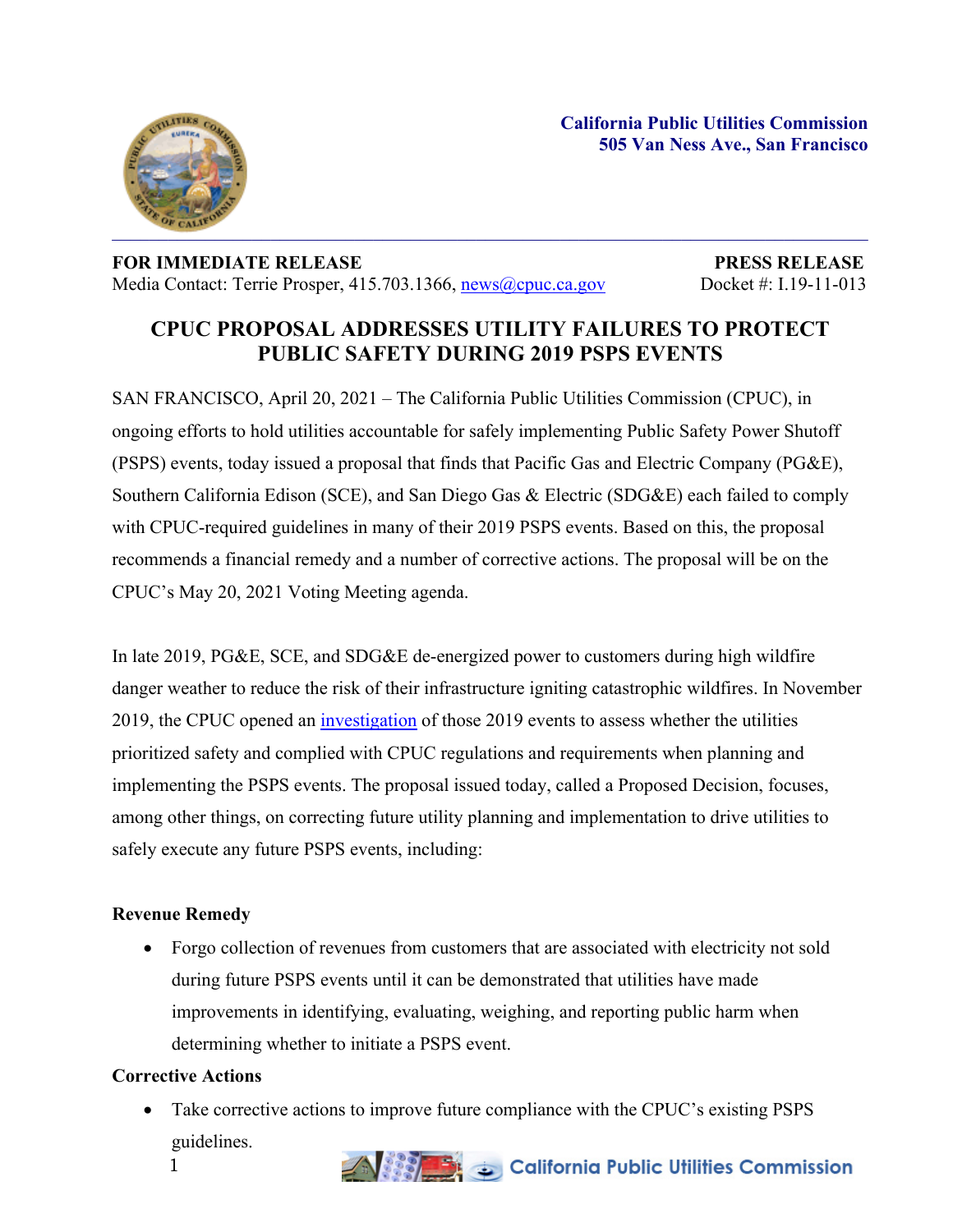• Improve, among other things, communications with customers dependent on electricity for medical reasons, especially life support, before, during, and after a PSPS event.

#### **Continual Learning**

 Share best practices and lessons learned for initiating, communicating, reporting, and improving all aspects of PSPS events by regularly holding utility working group meetings.

#### **Emergency Training**

 Provide Standard Emergency Management System (SEMS) training for all personnel and contractors involved in PSPS planning.

#### **Reporting**

 File annual reports describing progress and status on improving compliance with PSPS guidelines.

## **Transparency**

 Support the CPUC's Safety and Enforcement Division's development of a standardized 10 day post-event reporting template. Post-event reporting facilitates learning and improvement across utilities, state, and local public safety agencies and local jurisdictions.

In implementing the late 2019 PSPS events, PG&E, SCE, and SDG&E had, to different degrees, ineffective coordination with public safety partners, inadequate consideration of the access and functional needs communities, and lack of reasonable consideration of the public safety risks caused by PSPS events.

PG&E experienced communication network outages and lack of coordination of appropriate back-up power; inadequate notification efforts; inadequate outreach and education to identify additional resources available to the public; lack of outreach regarding Community Resource Centers (CRC), and inadequate services provided at CRCs; delays in coordinating with local jurisdictions to identify critical facilities and infrastructure; and difficulty providing Geographic Information System (GIS) shapefiles depicting PSPS information.

SCE provided illegible maps depicting PSPS event boundaries to the public; conducted insufficient outreach regarding CRCs, the number of CRCs, and services provided at the CRCs were insufficient; inadequately supported critical facilities and infrastructure providers who experienced outages

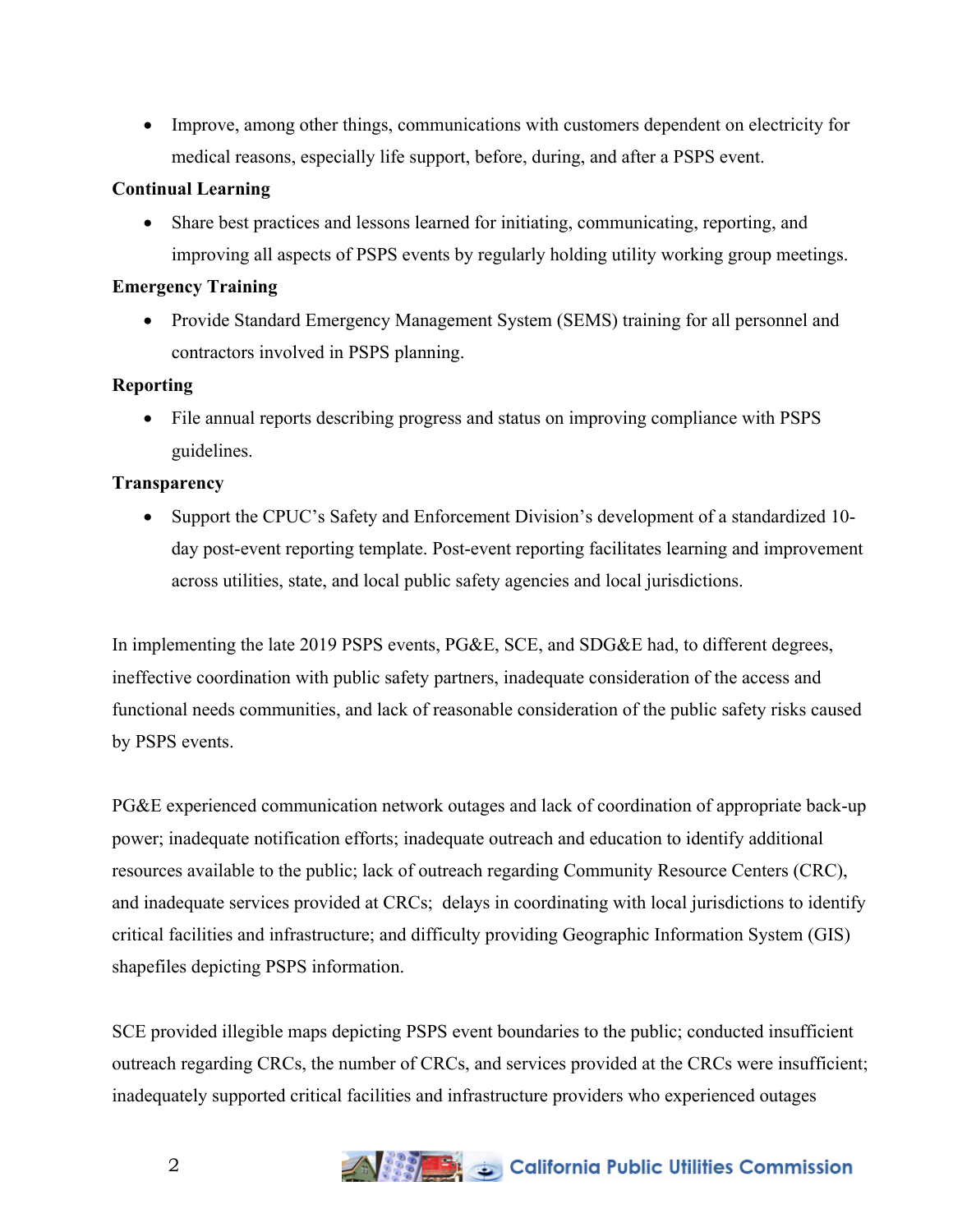without an alternative source of power; failed to communicate PSPS information in languages other than English; and had difficulty providing GIS shapefiles depicting PSPS information.

SDG&E did not provide sufficient information on how it considered geographic and cultural demographics when developing a notice strategy and did not sufficiently establish primary and secondary 24-hour points of contacts at critical facilities and infrastructure.

The CPUC's investigation, opened in November 2019, enabled a comprehensive review of both the effectiveness, and the impacts, of all phases of the 2019 PSPS events. The CPUC is also separately investigating PG&E's implementation of certain aspects of its 2019 PSPS events in an Order to Show Cause in [R.18-12-005.](https://apps.cpuc.ca.gov/apex/f?p=401:56:0::NO:RP,57,RIR:P5_PROCEEDING_SELECT:R1812005)

Since the 2019 PSPS events, the CPUC has taken a series of ongoing actions to further ensure utilities continue to reduce the scope and duration of PSPS events and prioritize customer safety. Among those actions:

- In 2019 and throughout 2020 required PG&E [implement](https://www.cpuc.ca.gov/uploadedFiles/CPUCWebsite/Content/News_Room/NewsUpdates/2019/PGE%20Letter%20-%20PSPS%2010-14-19.pdf) a series of actions to correct deficiencies in 2019 PSPS events;
- In May 2020, adopted refinements and [improvements](https://docs.cpuc.ca.gov/PublishedDocs/Published/G000/M339/K524/339524880.PDF) to existing PSPS guidelines and requirements in advance of 2020 wildfire season;
- In January 2021, required SCE [implement](https://www.cpuc.ca.gov/uploadedFiles/CPUCWebsite/Content/News_Room/NewsUpdates/2021/BATJER%20LETTER%20SCE%20PSPS%20EXECUTION%20Jan%2019%202021.pdf) a series of actions to correct deficiencies in 2020 PSPS events; and,
- In March 2021, issued staff [proposal](https://docs.cpuc.ca.gov/PublishedDocs/Published/G000/M367/K016/367016000.PDF) for additional refinements and improvements to existing PSPS guidelines and requirements in advance of 2021 wildfire season.

The proposal of the Administrative Law Judge assigned to the proceeding is available at [https://docs.cpuc.ca.gov/PublishedDocs/Efile/G000/M378/K738/378738236.PDF.](https://docs.cpuc.ca.gov/PublishedDocs/Efile/G000/M378/K738/378738236.PDF)

Documents related to this proceeding are available at [https://apps.cpuc.ca.gov/apex/f?p=401:56:0::NO:RP,57,RIR:P5\\_PROCEEDING\\_SELECT:I1911013](https://apps.cpuc.ca.gov/apex/f?p=401:56:0::NO:RP,57,RIR:P5_PROCEEDING_SELECT:I1911013). Members of the public can comment on the proposal by clicking on the "Public Comment" tab.